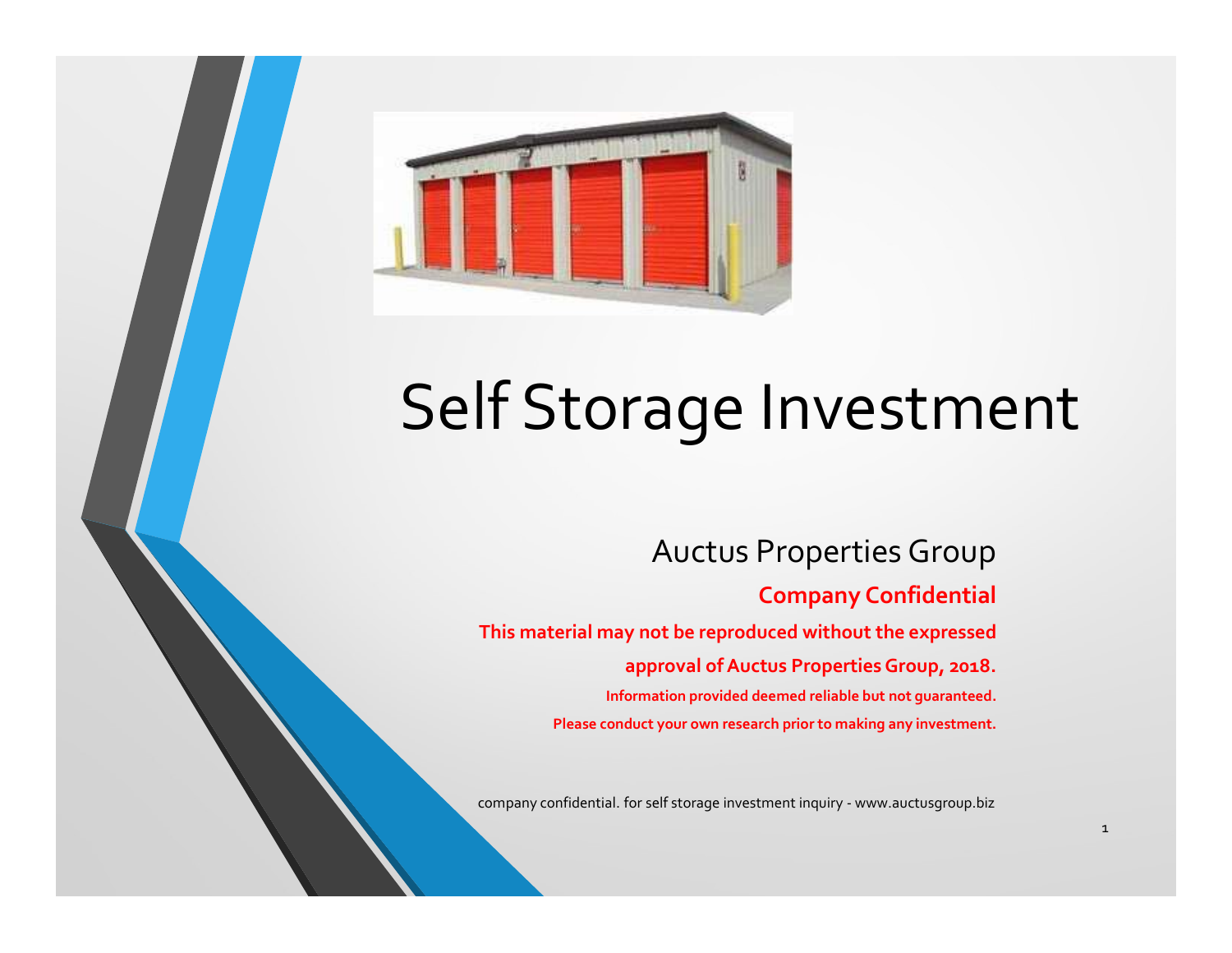## Executive Summary



• Occupancy rates in self storage are generally high, turnover and maintenance is low. And when the Executive Summary<br>
Cocupancy rates in self storage are generally high,<br>
turnover and maintenance is low. And when the<br>
economy slows, people tend to downsize and put<br>
their possessions into self-storage, which makes self<br> their possessions into self-storage, which makes self storage somewhat a recession-proof investment. "It's recession-proof and inflation-proof, and you don't have to worry about folks going bankrupt." ver and maintenance is low. And when the<br>omy slows, people tend to downsize and put<br>possessions into self-storage, which makes self<br>ge somewhat a recession-proof investment. "It's<br>sion-proof and inflation-proof, and you do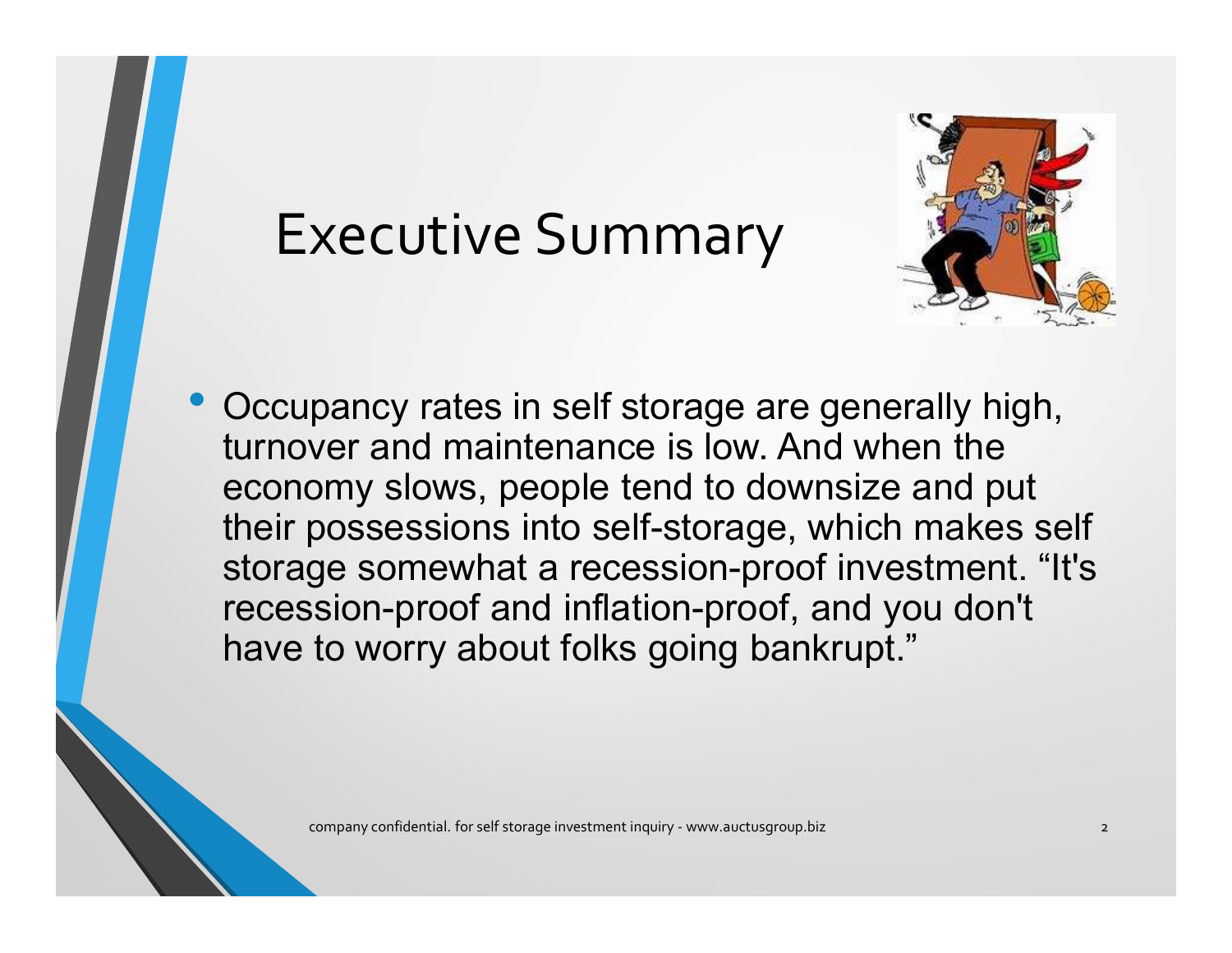## Market Overview

- Even when the economy improves, self-storage benefits, as people buy more stuff, or get jobs in the cities, often putting their stuff in a storage unit instead of cramming it into a tiny city apartment.
- The trend in image of self storage is changing. From a luxury product where rich people store their abundance of goods to necessity.
- In 2011, when stocks were crashing, the self storage was the best performing real estate investment with a 35.2% total. mming it into a tiny city apartment.<br>
end in image of self storage is changing. From<br>
ry product where rich people store their<br>
lance of goods to necessity.<br>
1, when stocks were crashing, the self storage<br>
ie best performi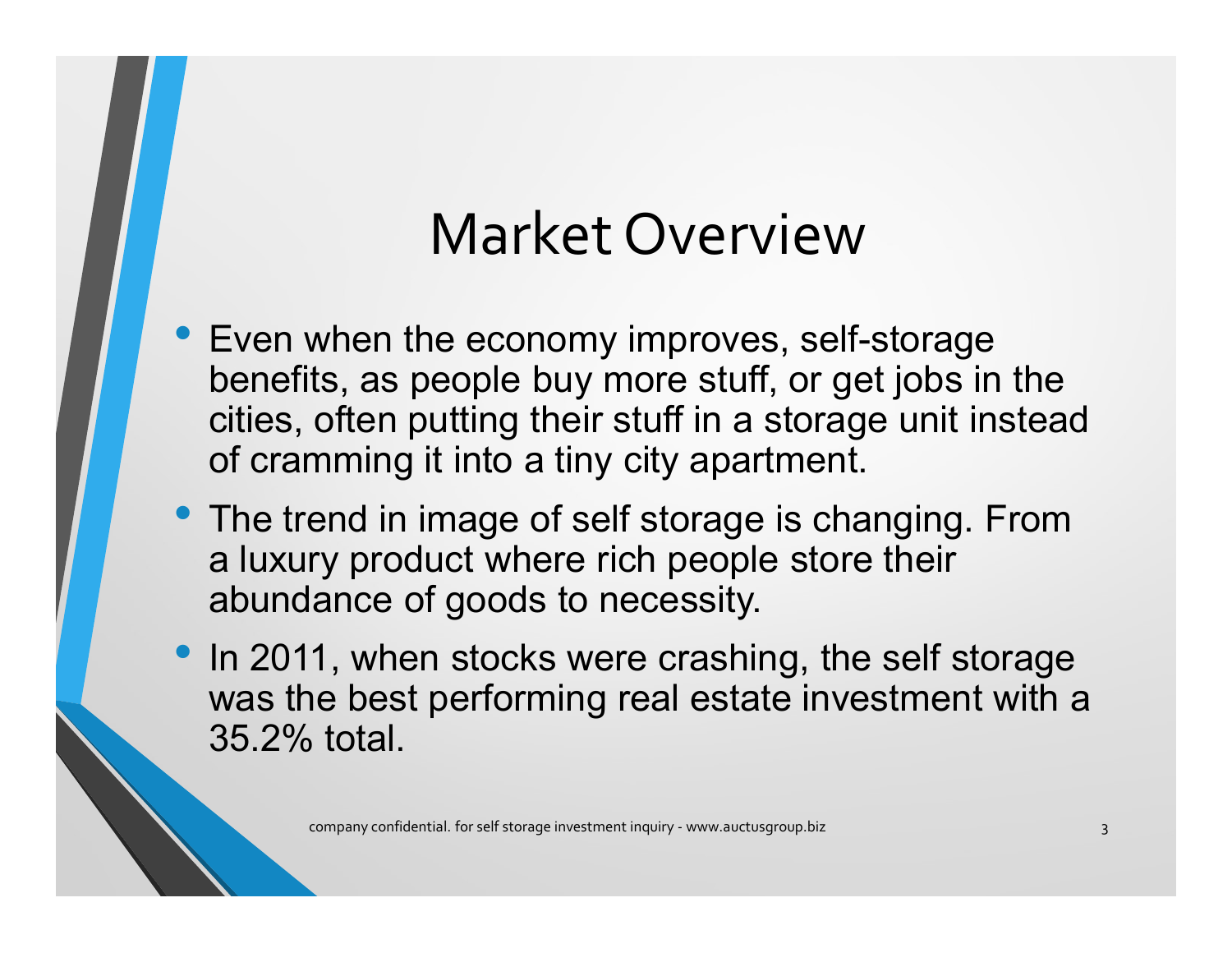- As an asset class, self-storage has the potential to generate more income streams than just monthly rent, such as packing materials and truck rentals.
- As an asset class, self-storage has the potential to<br>generate more income streams than just monthly<br>rent, such as packing materials and truck rentals.<br>• For investors looking to buy and hold self-storage for<br>long term in long term investment, it provides good steady cash flow.
- Low operating cost. Because nobody lives there (except on-site manager) very little maintenance cost compared to apartments. perating cost. Because nobody lives there<br>pt on-site manager) very little maintenance cost<br>ared to apartments.<br>
revenue diversity (large multi tenancy).<br>
<br>
company confidential. for self storage investment inquiry - www.au
- High revenue diversity (large multi tenancy).

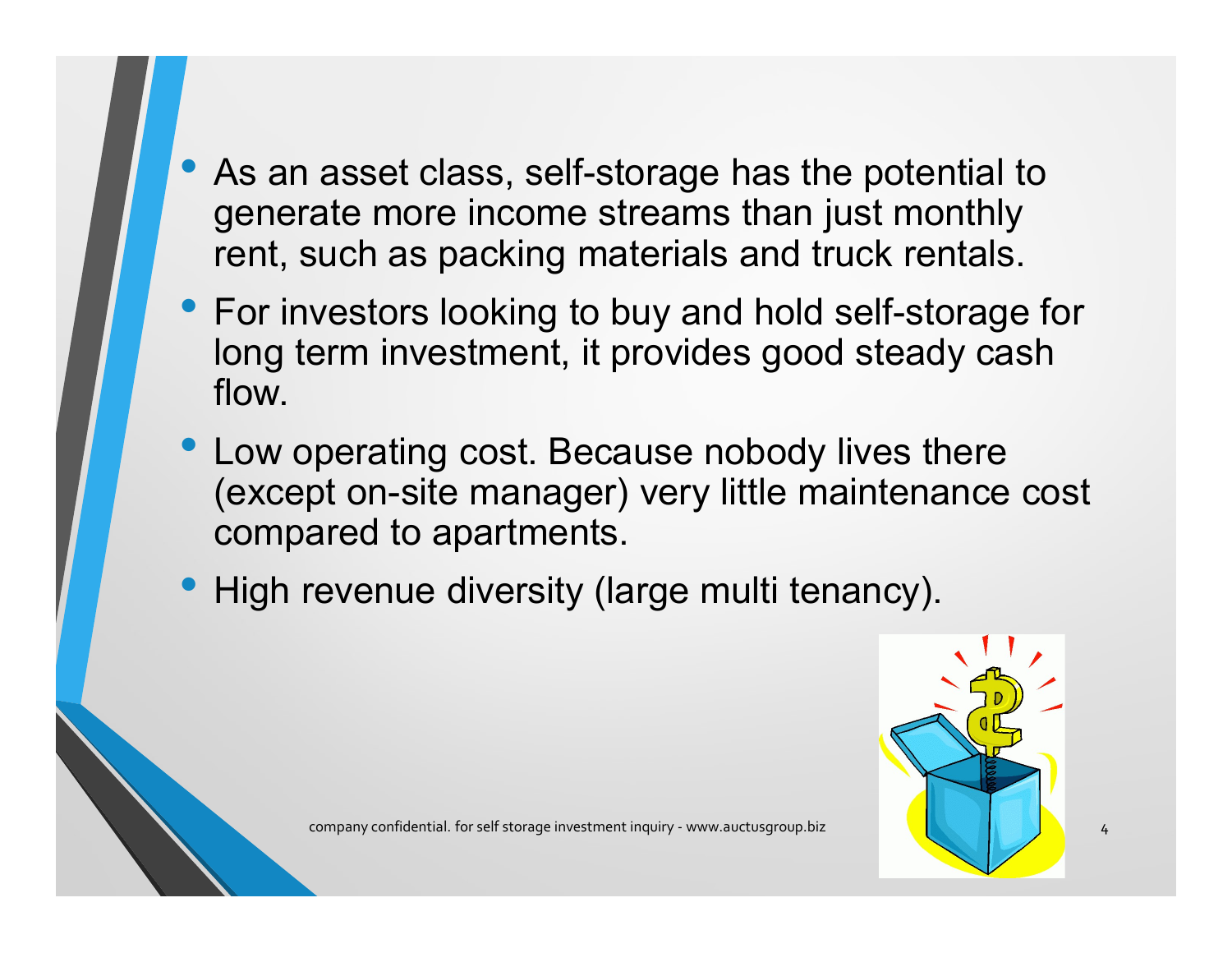- Storage industry was started in the 1960's.
- One of 3 asset classes with operation attached to real estate (others are hotels and sr. housing).
- Self storage facilities typically rely upon lower occupancy levels in comparison to other asset classes. The breakeven occupancy rate to service normal debt amounts for a self storage facility is usually 40% to 45% as compared to 65% or more for apartments, retail and office. And self storage facilities tend to hold value better and recover faster than other assets when real estate markets down turn. es. The breakeven occupancy rate to service<br>al debt amounts for a self storage facility is<br>y 40% to 45% as compared to 65% or more for<br>ments, retail and office. And self storage facilities<br>to hold value better and recover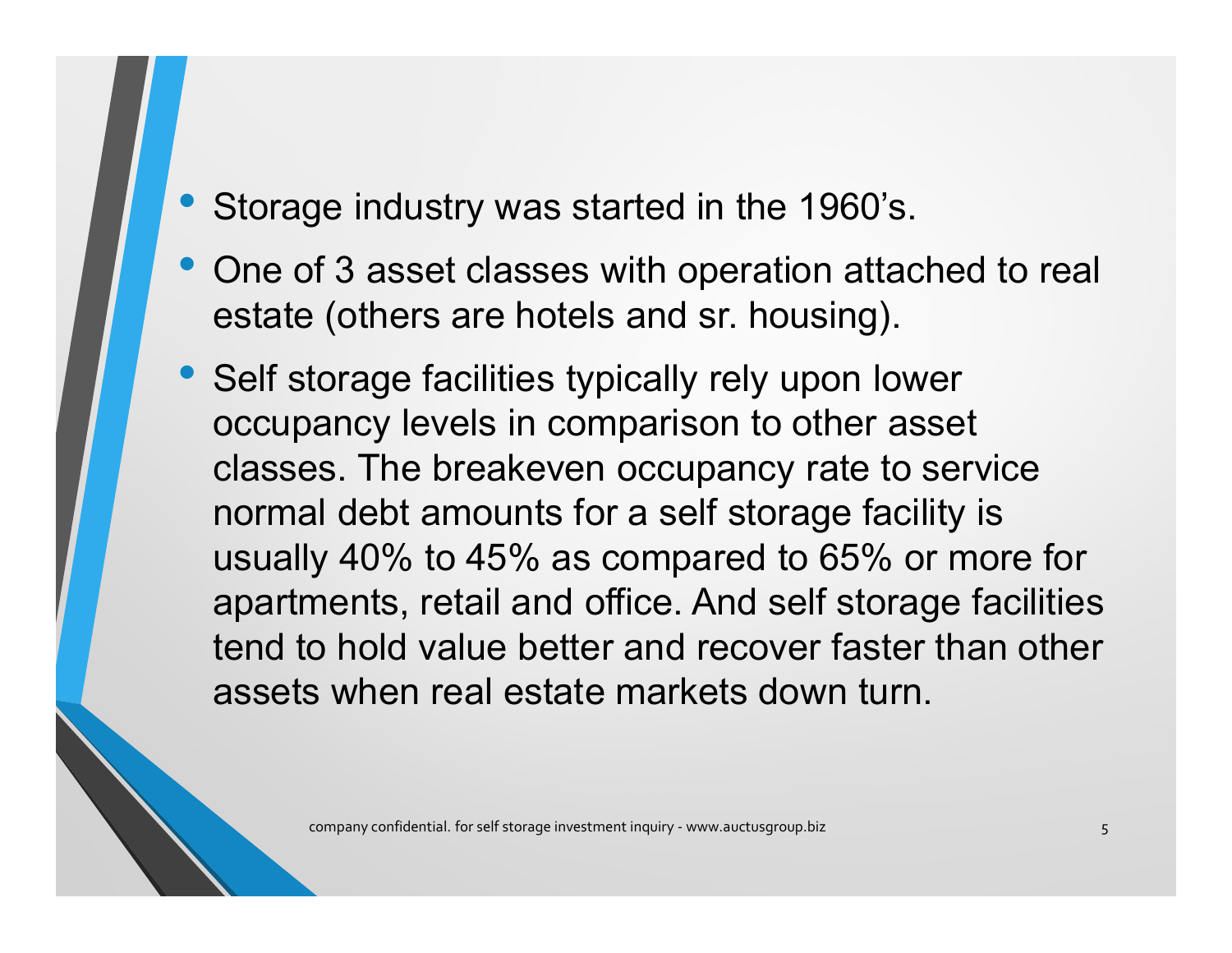

# A Safe Investment Class

• Self-storage is basically the monthly rental of varioussized interior spaces made up of steel walls and a Example 11 Mest ment Class<br>Self-storage is basically the monthly rental of various-<br>sized interior spaces made up of steel walls and a<br>concrete floor – nothing more. Once a renter vacates,<br>the owner or manager can just bl the owner or manager can just blow out the space and rent it out again. If the lessee doesn't pay the rent and doesn't move out, the contents can be seized under the state's lien laws and auctioned off, with the proceeds going to the owner of the facility. company confidential. for self storage investment inquiry - www.auctusgroup.biz expression of the company confidential. for self storage investment inquiry - www.auctusgroup.biz expression of the company confidential. for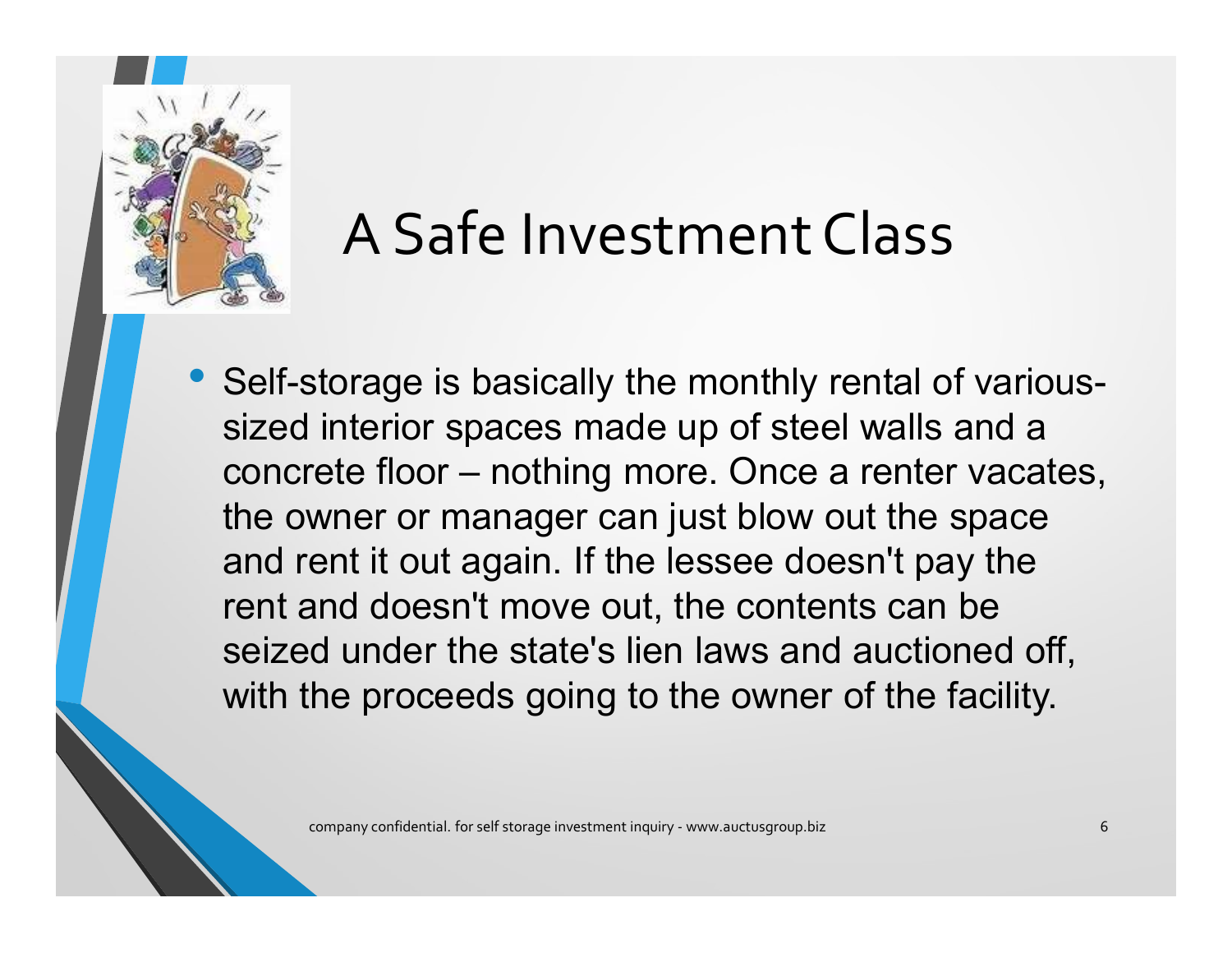# REITs Dominate the Storage Mkt

- Public Storage with 2,200 properties nationwide and expansions overseas.
- CubeSmart with 708 facilities and a market capitalization of \$7.3 billion.
- Sovran Self Storage with 550 properties and 90 percent occupancy rate.
- Extra Space Storage.
- Storage REITs have outperformed all other investment for the past 20 years continuously. ancy rate.<br>Space Storage.<br>Je REITs have outperformed all other investment for<br>st 20 years continuously.<br>ap REITs avg'd 17% return while residential REITs<br>avg'd 13%.<br>p 5 REITs represents approx. 18% market share.<br>company co
- Storage REITs avg'd 17% return while residential REITs have avg'd 13%.
- The top 5 REITs represents approx. 18% market share.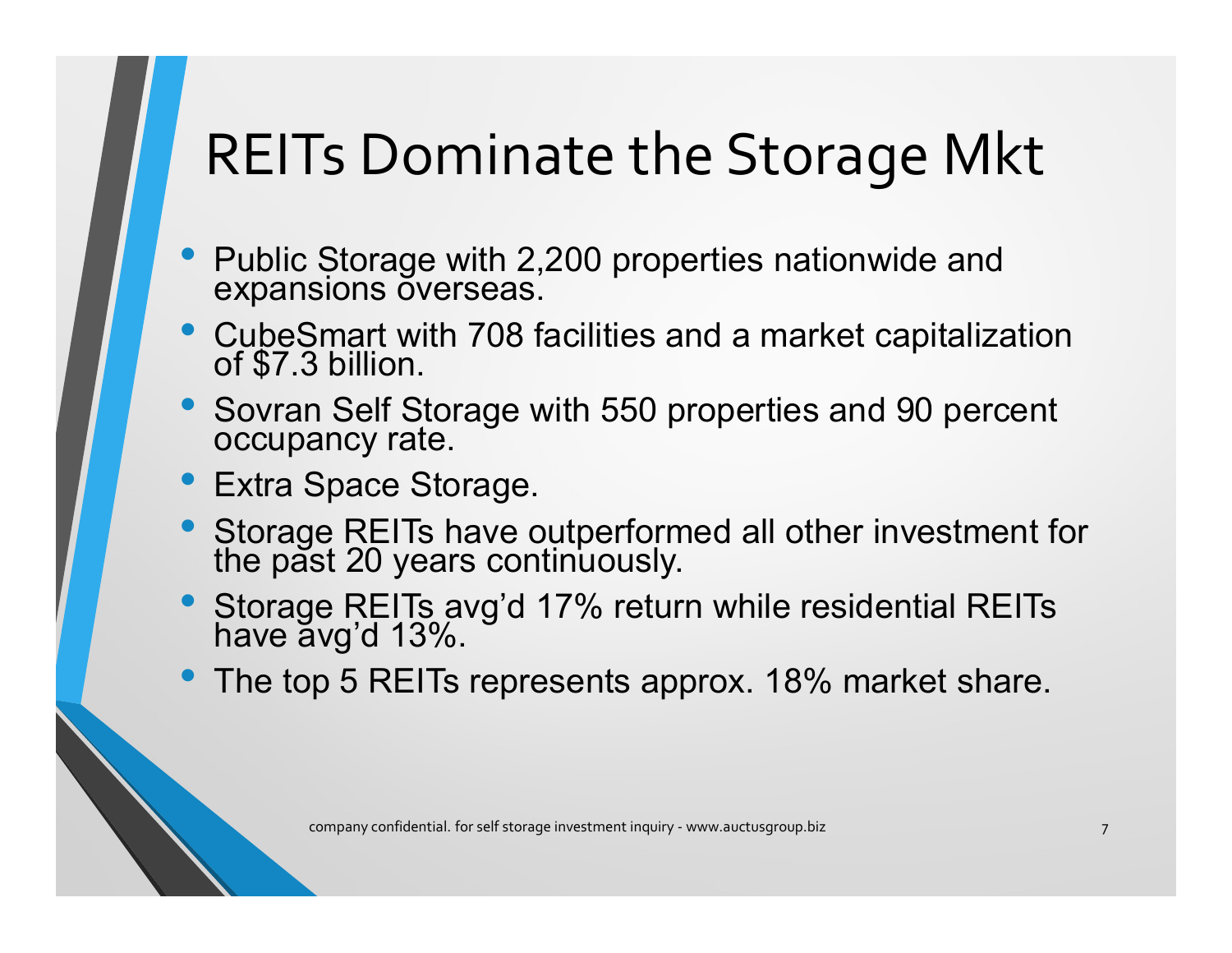# By the Numbers



- The Self Storage Association estimates there are about 54,000 primary self-storage facilities, totaling 2.6 billion square feet of storage space and generating approximately<br>\$32 billion in revenue annually .
- National average for units per facility is about 540 units, and that facilities nationwide are about 90 percent occupied.
- 1 in 10 households rents 1 or more storage units is US.
- But tenant turnover is high: 7 to 8 percent of customers move out every month, making it a very operationally intensive business
- Growth has outpaced any other real estate property type for the past seven years.<br>Self-storage properties are about 75 percent higher from the prior peak in 2007,<br>whereas apartments, industrial and other commercial prope urnover is mign: ? to 8 percent of customers move out every montn, making<br>erationally intensive business<br>outpaced any other real estate property type for the past seven years.<br>properties are about 75 percent higher from th
- Ideal site location is high drive by traffic area.  $\epsilon$  =/> than 25K cars per day.
- Higher CAP rate than apartment (industry avg. 5%). Self storage CAP avg range 8-10%.
- Market median household income should be >\$50K (discretionary spending).
- Investment property should have >400 units to cover on site mgt expense.
- Existing rental rates around \$1/sq ft considered ideal market (demand=supply)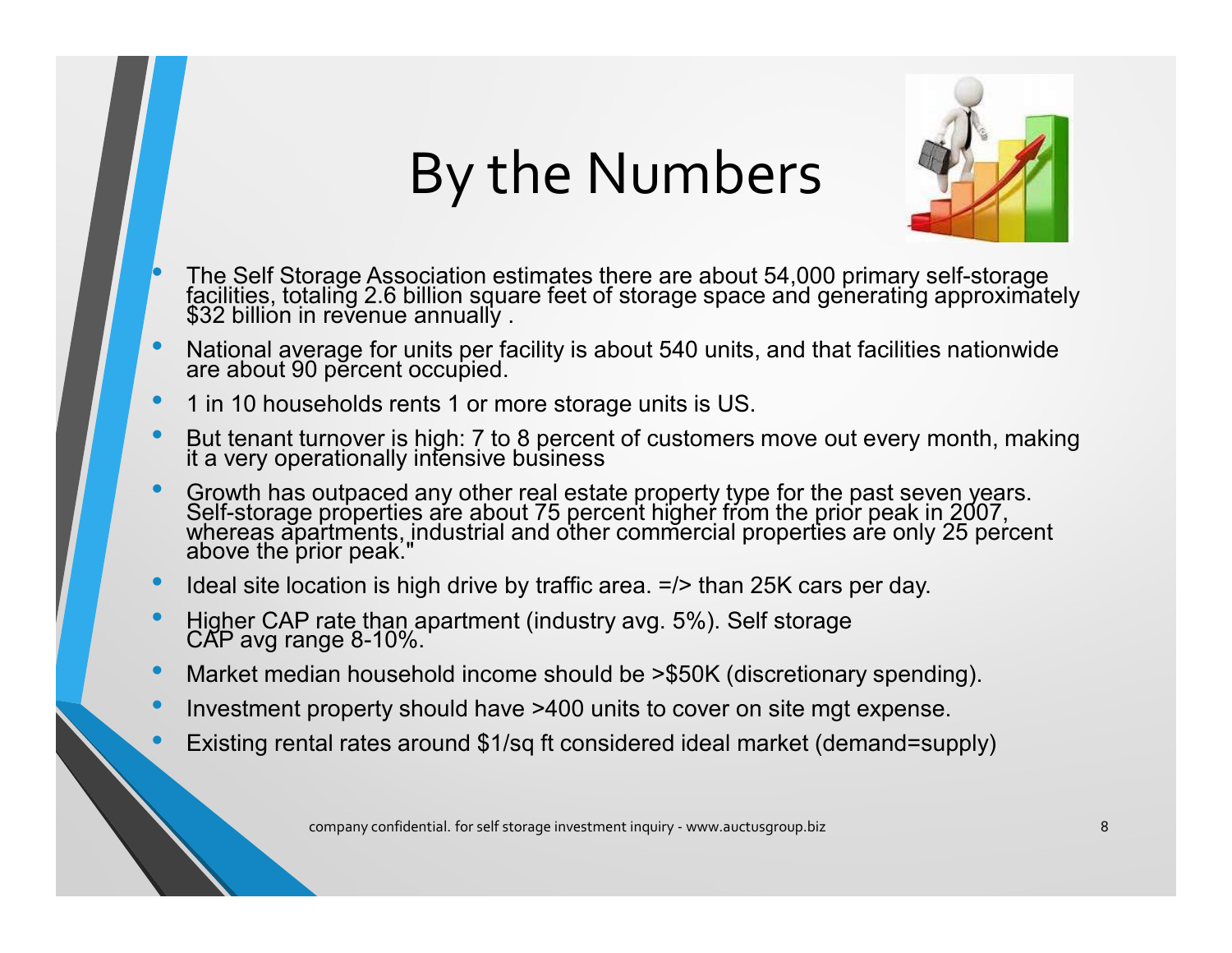

# 4 Types of Storage

- example 1<br>
4 Types of Storage.<br>
 Drive up/outdoor bay First generation storage.<br>
Single story drive up with rolling gate using pad lock.<br>
Lowest cost to rent. Single story drive up with rolling gate using pad lock. Lowest cost to rent. • Climate controlled – Climate and humidity controlled space for clothing and furniture storage. The controlled space for clothing and furniture storage. Increasingly popular. • Drive up/outdoor bay – First generation storage.<br>
• Single story drive up with rolling gate using pad loc<br>
Lowest cost to rent.<br>
• Climate controlled – Climate and humidity controll<br>
space for clothing and furniture stor • Drive up/outdoor bay – First generation storage.<br>
Single story drive up with rolling gate using pad loc<br>
Lowest cost to rent.<br>
• Climate controlled – Climate and humidity controlle<br>
space for clothing and furniture stora
- space for clothing and furniture storage. Increasingly popular. company confidential. for self storage investment inquiry - www.auctusgroup.biz 9 and the company confidential. for self storage investment inquiry - www.auctusgroup.biz 9 and 0.000 mpany confidential. for self storage inv
- 
- complimentary businesses.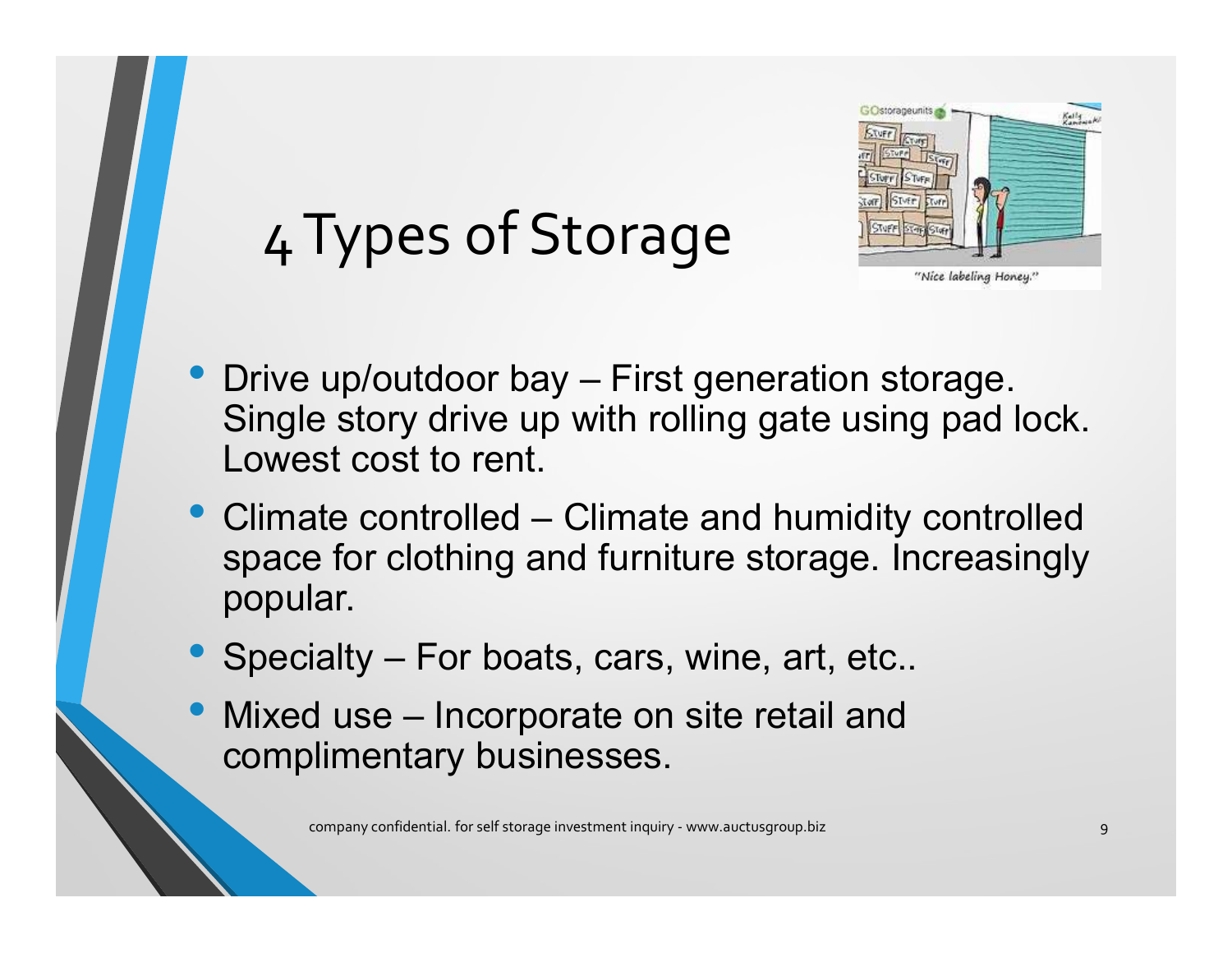# How to Calculate Demand

- Industry data suggests below 6 sq ft/capita, though higher for near military base or universities (7 sq ft).
- However, <6 sq ft per capita is ideal to meet demand.
- In town population of 5K people 5,000 people x 6 Sq Ft = 30,000 Sq ft
- Survey existing available storage capacity against 30,000 sq ft. The delta is the deficit in demand. ever, <6 sq ft per capita is ideal to meet demand.<br>
wn population of 5K people<br>
000 people x 6 Sq Ft = 30,000 Sq ft<br>
ey existing available storage capacity against<br>
00 sq ft. The delta is the deficit in demand.<br>
lation >50
- Population >50K within 3 mile radius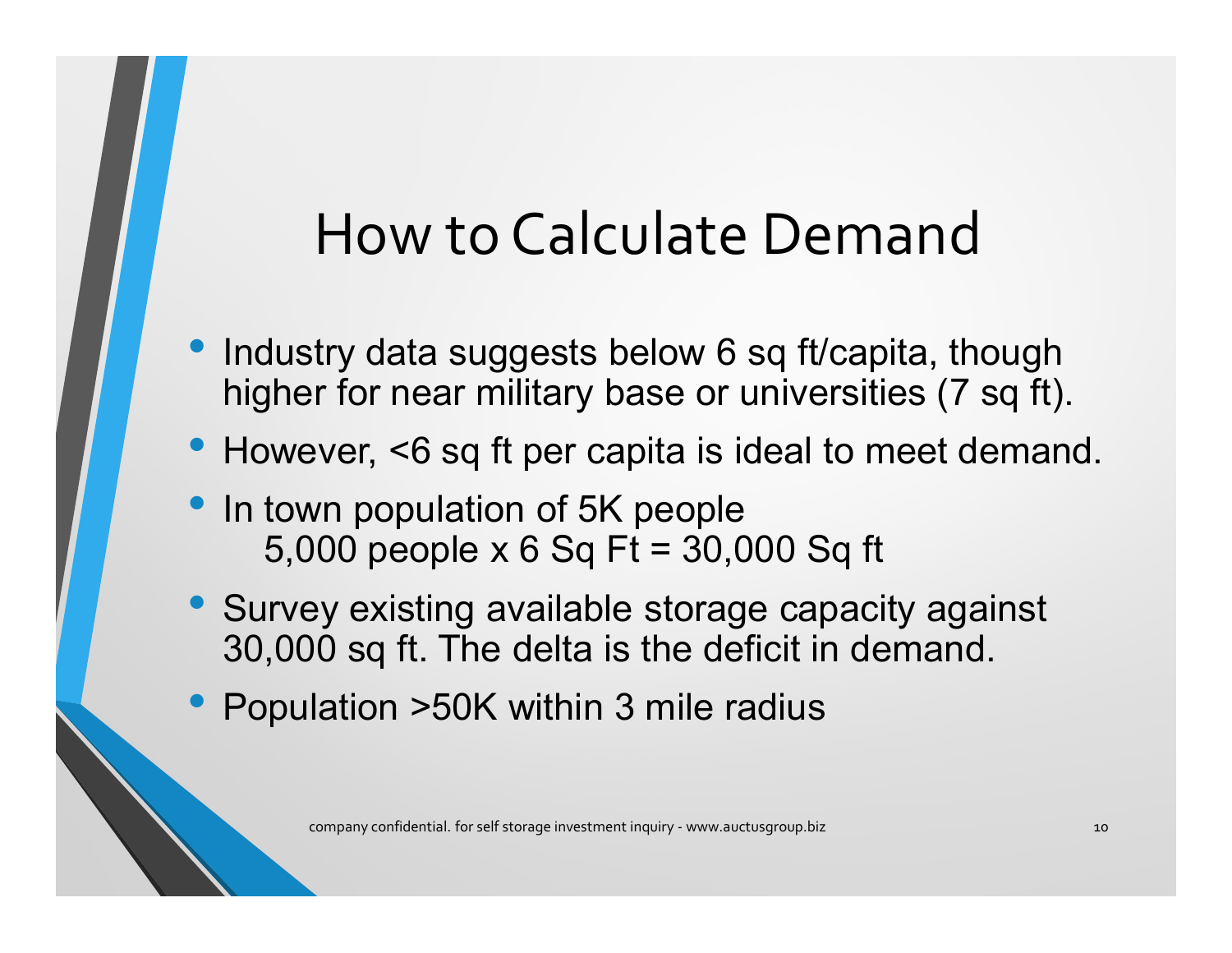#### Demand Drivers

- **Population growth: Self-storage facilities are a destination property.**<br>• Population growth: Self-storage facilities are a destination property.<br>• However, customers also like convenience. Since population growth<br>lookin is a logical driver of storage demand, self-storage developers are looking at real estate more strategically and locating closer to their<br>customer base. Storage does well in densely populated areas, as<br>well as markets that are experiencing population and job growth. **Demand Drivers**<br> **Propulation growth: Self-storage facilities are a destination property.**<br>
However, customers also like convenience. Since population growth<br>
is a logical driver of storage demand, self-storage developers • For the storage facilities are a destination property.<br>
However, customers also like convenience. Since population growth<br>
is a logical driver of storage demand, self-storage developers are<br>
looking at real estate more s
- 
- from the recession as people that were displaced from their homes<br>or relocated to new jobs created demand for storage. Many storage facilities target locations near apartment properties where there tends to be a bigger need for storage. College students and<br>members of the military are both attractive target demographics. company confidential. for self storage investment inquiry - www.auctusgroup.biz and the company confidential. For state included boost in demand from people is an added boost in demand from people term in transition than m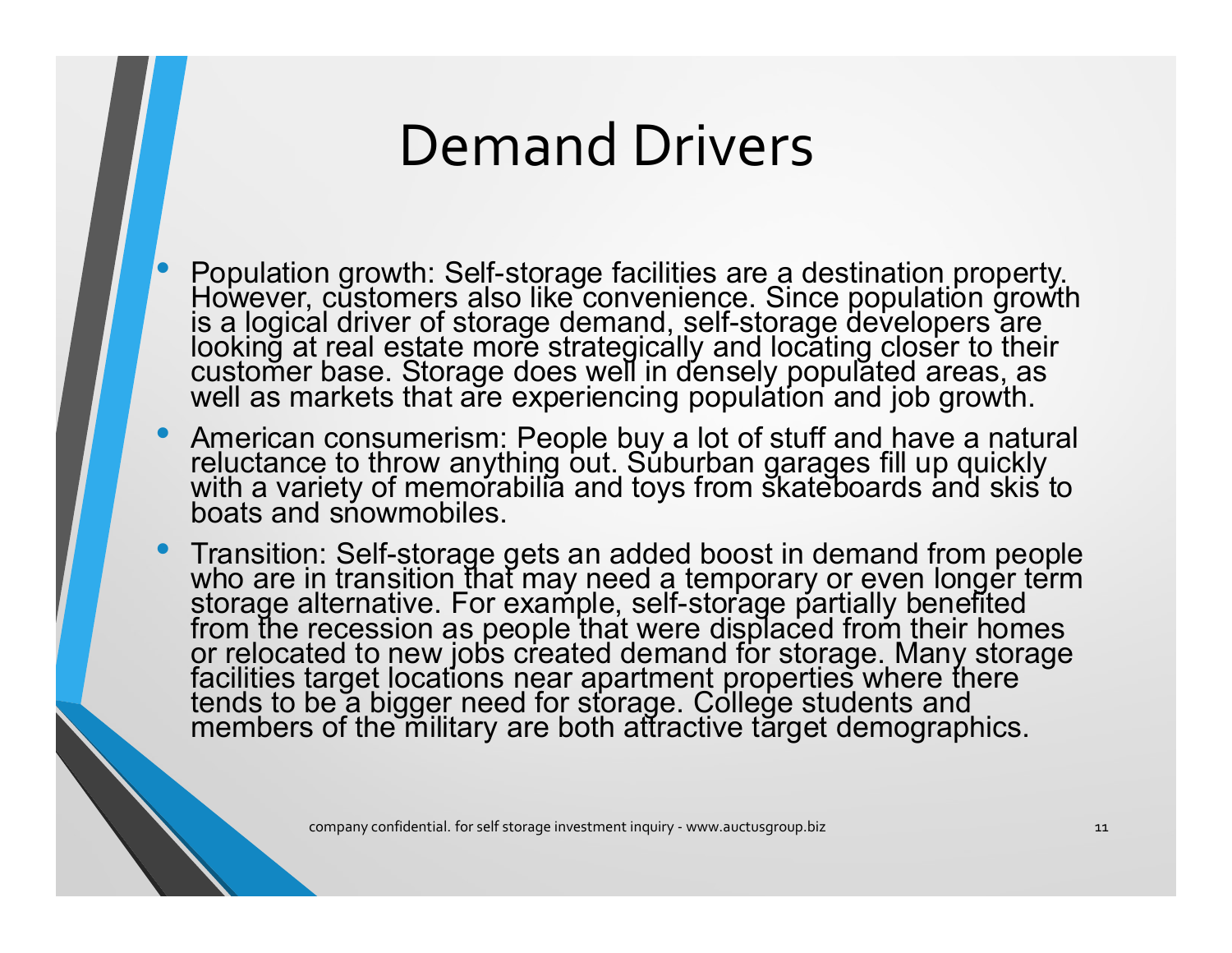# Changes in Use/Trend



- Location: In the past, self-storage properties were located on the periphery of a metro or tucked away in the back of an industrial park. Over the past decade, self-storage properties have moved into urban centers to be periphery of a metro or tucked away in the back of an industrial park. Over the past decade, self-storage properties have moved into urban centers to be closer to their customers.
- Location: In the past, self-storage properties were located on the periphery of a metro or tucked away in the back of an industrial park. Over the past decade, self-storage properties have moved into urban centers to be with a new generation of facilities that emphasize upscale designs, including landscaping that position themselves as a more retail-friendly type of use rather than a property that needs to be hidden away in an industrial park or outlying rural area. • Changes in Use/ Irena are located on the periphery of a metro or tucked away in the back of an industrial park.<br>
Over the past decade, self-storage properties have moved into urban<br>
centers to be closer to their customer
- business. There is growing competitive pressure/demand to offer Location: In the past, self-storage properties were located on the<br>periphery of a metro or tucked away in the back of an industrial park.<br>Over the past decade, self-storage properties have moved into urban<br>centers to be cl surveillance and security ranging from CCTV monitoring to key card access. Operators also are utilizing technology to improve efficiencies, such as using software to track renter history and issue alerts to late payers or send automatic notifications for rent increases. We element on Tactumes that emphasize upself storage investment inquiry -<br>landscaping that position themselves as a more retail-friendly<br>be rather than a property that needs to be hidden away in an<br>park or outlying rural a